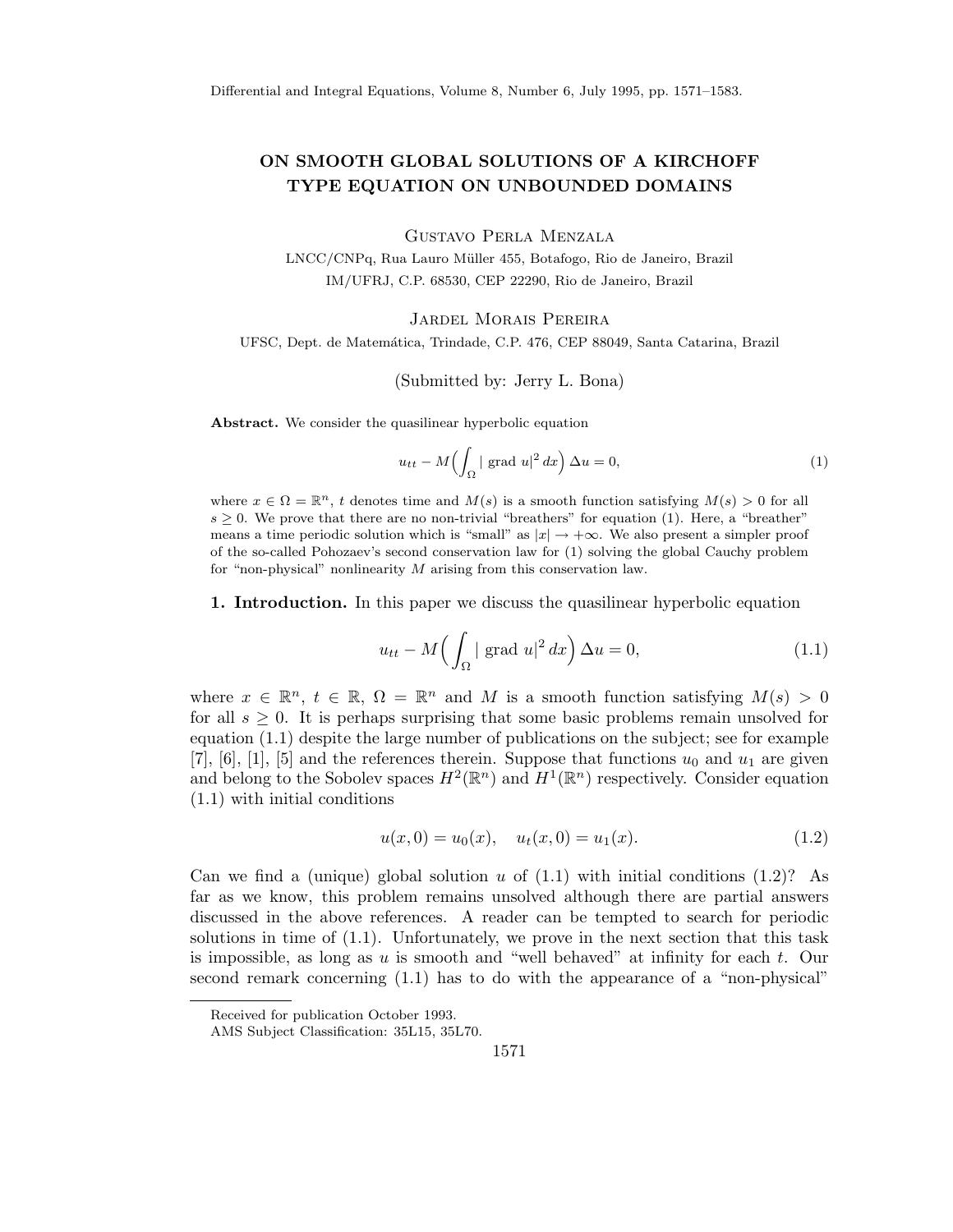function  $M(s)$  for which  $(1.1)$  has global solutions with "non-analytical" initial data. Recently S.I. Pohozaev [8] studied equation (1.1) on bounded domains and obtained a new conservation law (which is the key for proving global existence) as long as *M*(*s*) looks like  $(as + b)^{-2}$  where *a* and *b* are positive numbers. It is known that, in most applications, the function  $M(s)$  should be bigger than or equal to  $as + b$  for all  $s \geq 0$ . This requirement fails in Pohozaev's paper [8]. In Section 3 we give a new proof of Pohozaev's conservation law for (1.1) and prove the existence (and uniqueness) of a global solution of (1.1) in  $\Omega = \mathbb{R}^n$  when  $M(s) = (as + b)^{-2}$ .

We shall use standard notation:  $\Delta$  denotes the Laplace operator, that is  $\Delta =$  $\sum_{j=1}^n \frac{\partial^2}{\partial x^2}$  $\frac{\partial^2}{\partial x_i^2}$ . The gradient of  $u = u(x,t)$  with respect to space variables will be denoted by grad *u*. Let  $F : \mathbb{R}^n \to \mathbb{R}^n$  be a smooth field. We denote by Div F the divergence of *F* with respect to the space variables. The expression  $dS_y$  will always mean the surface measure with respect to the variable *y*. The dot *•* will always mean the usual inner product in  $\mathbb{R}^n$ . Let  $x \in \mathbb{R}^n$ ,  $x \neq 0$ ; then the radial derivative of a real value function *h* is given by

$$
h_r(x) = \frac{\partial h}{\partial r}(x) = \frac{x}{|x|} \bullet \operatorname{grad} h.
$$

In Section 3 we will consider complex valued solutions of (1.1) and we shall use the standard notation, that is  $\bar{u}(x,t)$  will mean the complex conjugate of *u*,  $\hat{u}(\xi,t)$  will denote the Fourier transform of *u* in the spatial variable, etc.

2. Non-existence of periodic solutions in time. In this section we discuss the non-existence of time-periodic solutions of our model equation (1.1) as long as the solution remains "small" as  $|x| \to +\infty$ . Such solutions are sometimes called "breathers". Our method is based on multipliers and was used for related problems (with local nonlinearities) by W. Strauss [9] who extended an earlier result of J. Coron [2] (see also [3]) on the subject.

**Theorem 1.** Let  $M \in C^1([0,\infty);(0,\infty))$  and  $u \in C^2(\mathbb{R}; H^2(\mathbb{R}^n))$  be a solution of *equation* (1.1) *where*  $x \in \mathbb{R}^n$  *and*  $t \in \mathbb{R}$ *. Suppose that u is periodic in t with period T*, *u has finite energy and*

$$
\lim_{R \to +\infty} R \int_{|x|=R} [u_t^2 + |\text{grad } u|^2] dS_x = 0;
$$

*then*  $u \equiv 0$ *.* 

**Proof.** Suppose  $u \not\equiv 0$ . Let

$$
m(u) = x \cdot \text{grad } u + \frac{n}{2}u = ru_r + \frac{n}{2}u,
$$

where  $r = |x|$ . Direct calculation gives us the identity

$$
u_t(m(u))_t = \frac{r}{2}(u_t^2)_r + \frac{n}{2}u_t^2 = \text{div}\left(\frac{x}{2}u_t^2\right).
$$
 (2.1)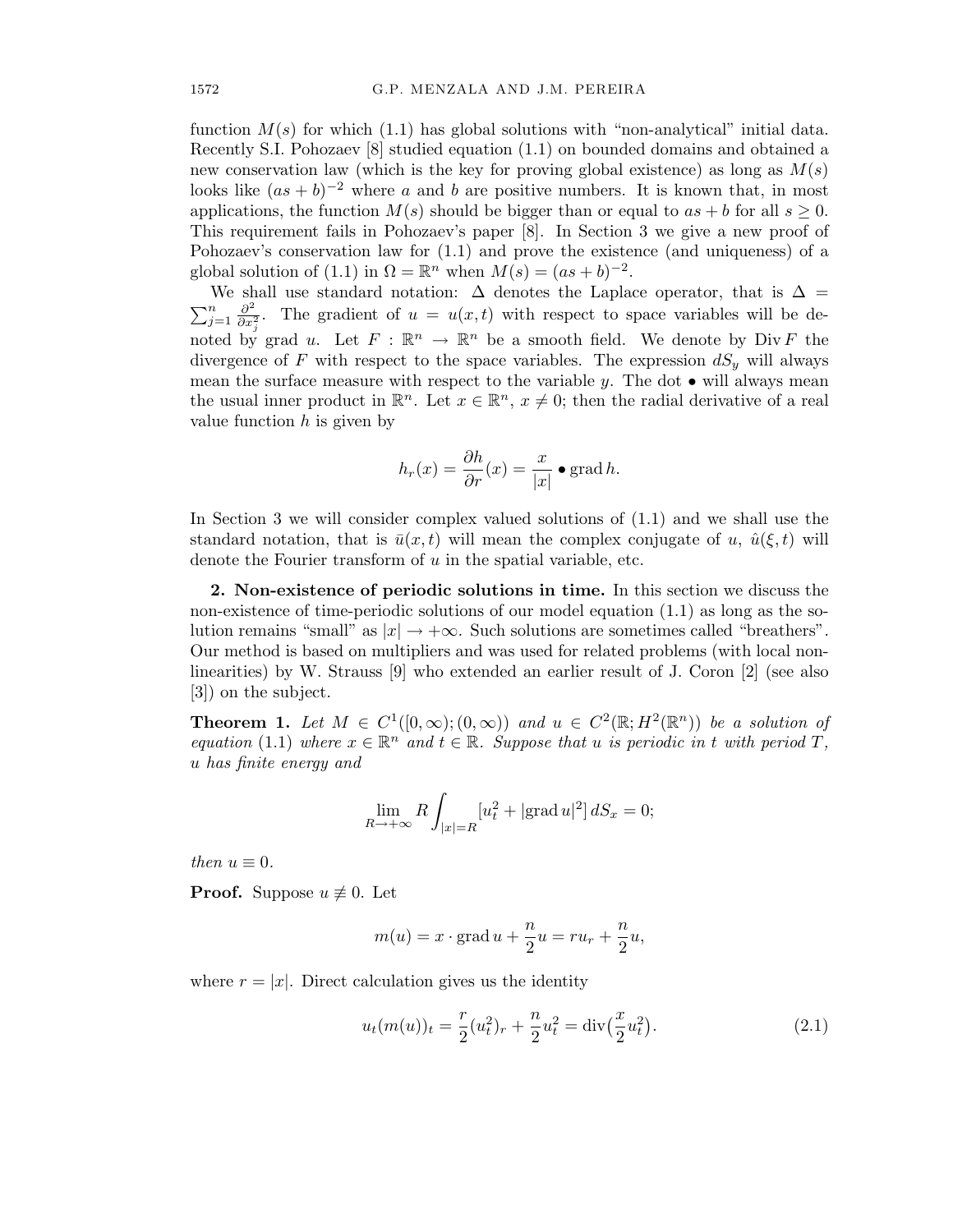Using (2.1) and the divergence theorem we obtain

$$
\int_{\mathbb{R}^n} u_t(m(u))_t dx = \int_{\mathbb{R}^n} \text{div}\left(\frac{x}{2} u_t^2\right) dx = \frac{1}{2} \lim_{R \to \infty} R \int_{|x| = R} u_t^2 dS_x = 0. \tag{2.2}
$$

From (2.2) it follows that

$$
\frac{d}{dt} \int_{\mathbb{R}^n} u_t m(u) dx = \int_{\mathbb{R}^n} u_{tt} m(u) dx.
$$
 (2.3)

Using  $(2.3)$  and integrating in time from zero to  $T$  we obtain

$$
\int_0^T \int_{\mathbb{R}^n} u_{tt} m(u) \, dx \, dt = \int_{\mathbb{R}^n} u_t m(u) \, dx \Big|_{t=T} - \int_{\mathbb{R}^n} u_t m(u) \, dx \Big|_{t=0} = 0 \tag{2.4}
$$

because *u* is periodic in time with period *T*. Clearly we have

$$
\frac{\partial}{\partial x_j}m(u) = \sum_{k=1}^n \left(x_k \frac{\partial^2 u}{\partial x_j \partial x_k} + \delta^j_k \frac{\partial u}{\partial x_k}\right) + \frac{n}{2} \frac{\partial u}{\partial x_j},
$$

where  $\delta_k^j = 0$  if  $j \neq k$  and  $\delta_j^j = 1$ . Integration by parts and the above identity imply

$$
\int_{\mathbb{R}^n} (-\Delta u) m(u) dx = \int_{\mathbb{R}^n} \operatorname{grad} u \cdot \operatorname{grad} m(u) dx
$$
\n
$$
= \frac{n+2}{2} \int_{\mathbb{R}^n} |\operatorname{grad} u|^2 dx + \frac{1}{2} \int_{\mathbb{R}^n} r(|\operatorname{grad} u|^2)_r dx. \tag{2.5}
$$

The identity

$$
\operatorname{div}\left(\frac{x}{2}|\operatorname{grad} u|^2\right) = \frac{1}{2}r(|\operatorname{grad} u|^2)_r + \frac{n}{2}|\operatorname{grad} u|^2
$$

and the divergence theorem imply that

$$
\int_{\mathbb{R}^n} (-\Delta u) m(u) dx = \int_{\mathbb{R}^n} |\text{grad } u|^2 dx + \int_{\mathbb{R}^n} \text{div} \left(\frac{x}{2} |\text{grad } u|^2\right) dx
$$
\n
$$
= \int_{\mathbb{R}^n} |\text{grad } u|^2 dx + \frac{1}{2} \lim_{R \to \infty} R \int_{|x|=R} |\text{grad } u|^2 dS_x = \int_{\mathbb{R}^n} |\text{grad } u|^2 dx. \tag{2.6}
$$

Finally, let us multiply equation (1.1) by  $m(u)$  and integrate over  $\mathbb{R}^n \times [0, T]$  to obtain

$$
\int_0^T \int_{\mathbb{R}^n} u_{tt} m(u) \, dx \, dt - \int_0^T M \Big( \int_{\mathbb{R}^n} |\text{grad } u|^2 dy \Big) \int_{\mathbb{R}^n} \Delta u \, m(u) \, dx \, dt = 0.
$$

Using  $(2.4)$  and  $(2.6)$  we conclude that

$$
\int_0^T M\Big(\int_{\mathbb{R}^n} |\mathrm{grad}\, u|^2 dy\Big) \Big(\int_{\mathbb{R}^n} |\mathrm{grad}\, u|^2 dx\Big) dt = 0;
$$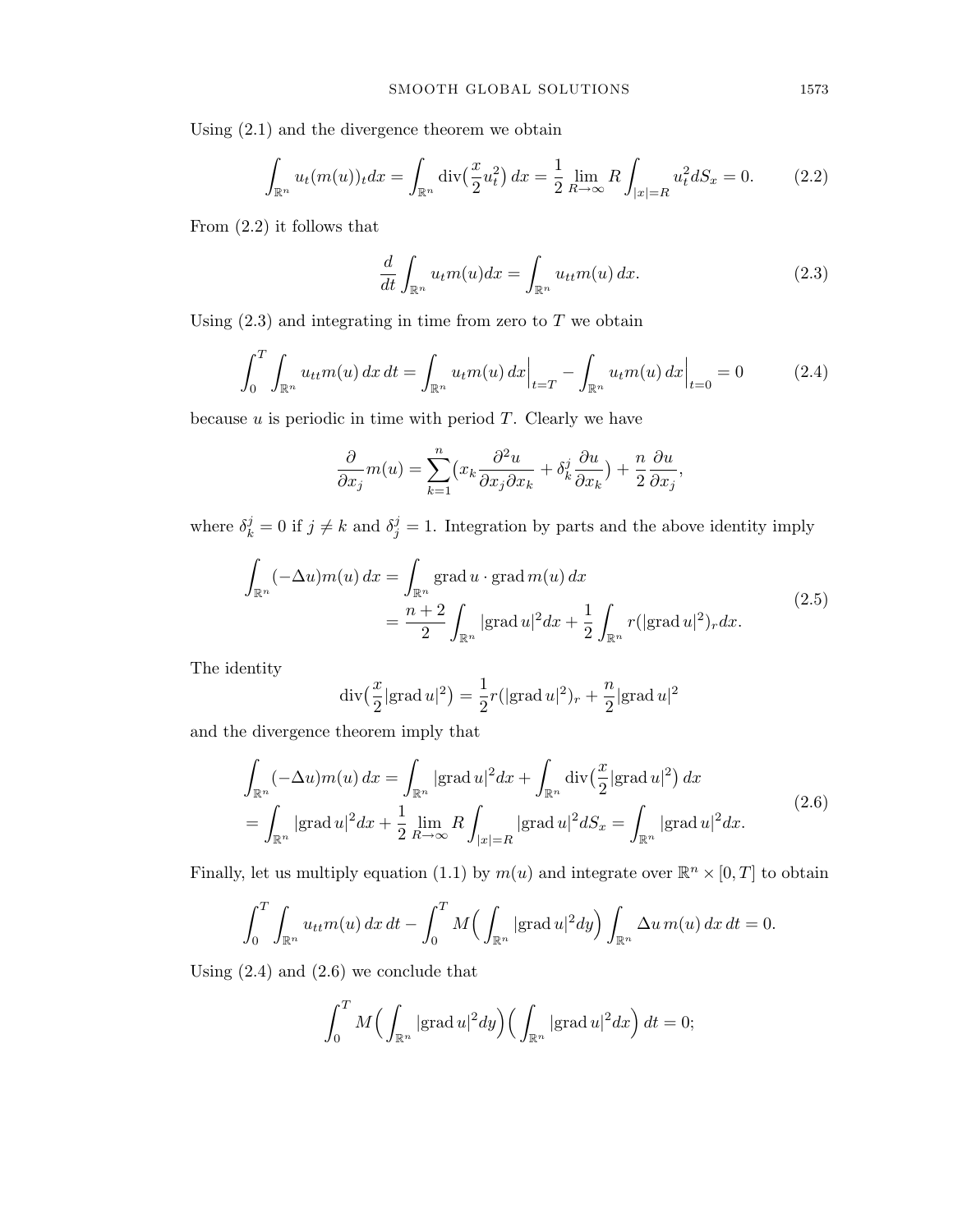consequently,  $\int_{\mathbb{R}^n} |\text{grad } u|^2 dx = 0$  for all  $0 \le t \le T$ . By assumption *u* has finite energy, thus

$$
\int_{\mathbb{R}^n} u_t^2 dx \le \int_{\mathbb{R}^n} [u_t^2 + \tilde{M}(0)| \operatorname{grad} u|^2] dx = \text{constant} < +\infty,
$$

where  $\tilde{M}(s) = \int_0^s M(\tau) d\tau$ . Our above discussion shows that *u* is independent of *x*. This implies that  $u_{tt} = 0$  which contradicts the fact that  $\int_{\mathbb{R}^n} u_t^2 dx < +\infty$ . This proves Theorem 1.

3. The Cauchy problem: Pohozaev's second conservation law. In this section we study the Cauchy problem associated with equation (1.1) in the non-periodic case. Recently, W.I. Pohozaev [8] obtained a new conservation law for equation (1.1) in the case of bounded domains. Our description below is different and simpler from his fairly general discussion given in [8]. Let us consider  $\Omega = \mathbb{R}^n$  with  $M(s) > 0$  and  $M \in C<sup>1</sup>$ . Let  $u = u(x, t)$  be a solution of

$$
L[u] = u_{tt} - M\left(\int_{\mathbb{R}^n} |\text{grad } u|^2 dy\right) \Delta u = 0.
$$
 (3.1)

Let  $m_1(u)$  and  $m_2(u)$  be convenient multipliers to be chosen later. Let us multiply (formally) (3.1) by  $\Delta u_t$  and integrate over  $\mathbb{R}^n$ . Next, we multiply (3.1) by  $\Delta u$  and integrate over  $\mathbb{R}^n$ . Adding these two identities we obtain

$$
m_1(u)\int_{\mathbb{R}^n} \Delta u_t L[u] dx + m_2(u)\int_{\mathbb{R}^n} \Delta u L[u] dx = 0.
$$
 (3.2)

Substitution in  $(3.2)$  of  $L[u]$  by its expression in  $(3.1)$  gives us, after straightforward simplifications,

$$
\frac{d}{dt}\Big\{-\frac{1}{2}m_1(u)\int_{\mathbb{R}^n}|\text{grad }u_t|^2dx-\frac{1}{2}m_1(u)M\Big(\int_{\mathbb{R}^n}|\text{grad }u|^2dx\Big)\int_{\mathbb{R}^n}|\Delta u|^2dx
$$

$$
-m_2(u)\int_{\mathbb{R}^n}\text{grad }u\cdot\text{grad }u_t dx\Big\}+\frac{1}{2}\int_{\mathbb{R}^n}|\text{grad }u_t|^2dx\Big(\frac{d}{dt}m_1(u)\Big)
$$

$$
+\frac{1}{2}M\Big(\int_{\mathbb{R}^n}|\text{grad }u|^2dx\Big)\int_{\mathbb{R}^n}|\Delta u|^2dx\Big(\frac{d}{dt}m_1(u)\Big)
$$

$$
+m_1(u)M'\Big(\int_{\mathbb{R}^n}|\text{grad }u|^2dx\Big)\int_{\mathbb{R}^n}\text{grad }u\cdot\text{grad }u_t dx\int_{\mathbb{R}^n}|\Delta u|^2dx
$$

$$
+\int_{\mathbb{R}^n}\text{grad }u\cdot\text{grad }u_t dx\Big(\frac{d}{dt}m_2(u)\Big)+m_2(u)\int_{\mathbb{R}^n}|\text{grad }u_t|^2dx
$$

$$
-m_2(u)M\Big(\int_{\mathbb{R}^n}|\text{grad }u|^2dx\Big)\int_{\mathbb{R}^n}|\Delta u|^2dx=0,
$$
(3.3)

where  $M'(s) = \frac{d}{ds}M(s)$ . Let us choose  $m_1$  and  $m_2$  such that  $\frac{d}{dt}m_1(u) = -2m_2(u)$ . Substitution in  $(3.3)$  give us

$$
\frac{d}{dt}A(u) + B(u) = 0,\t\t(3.4)
$$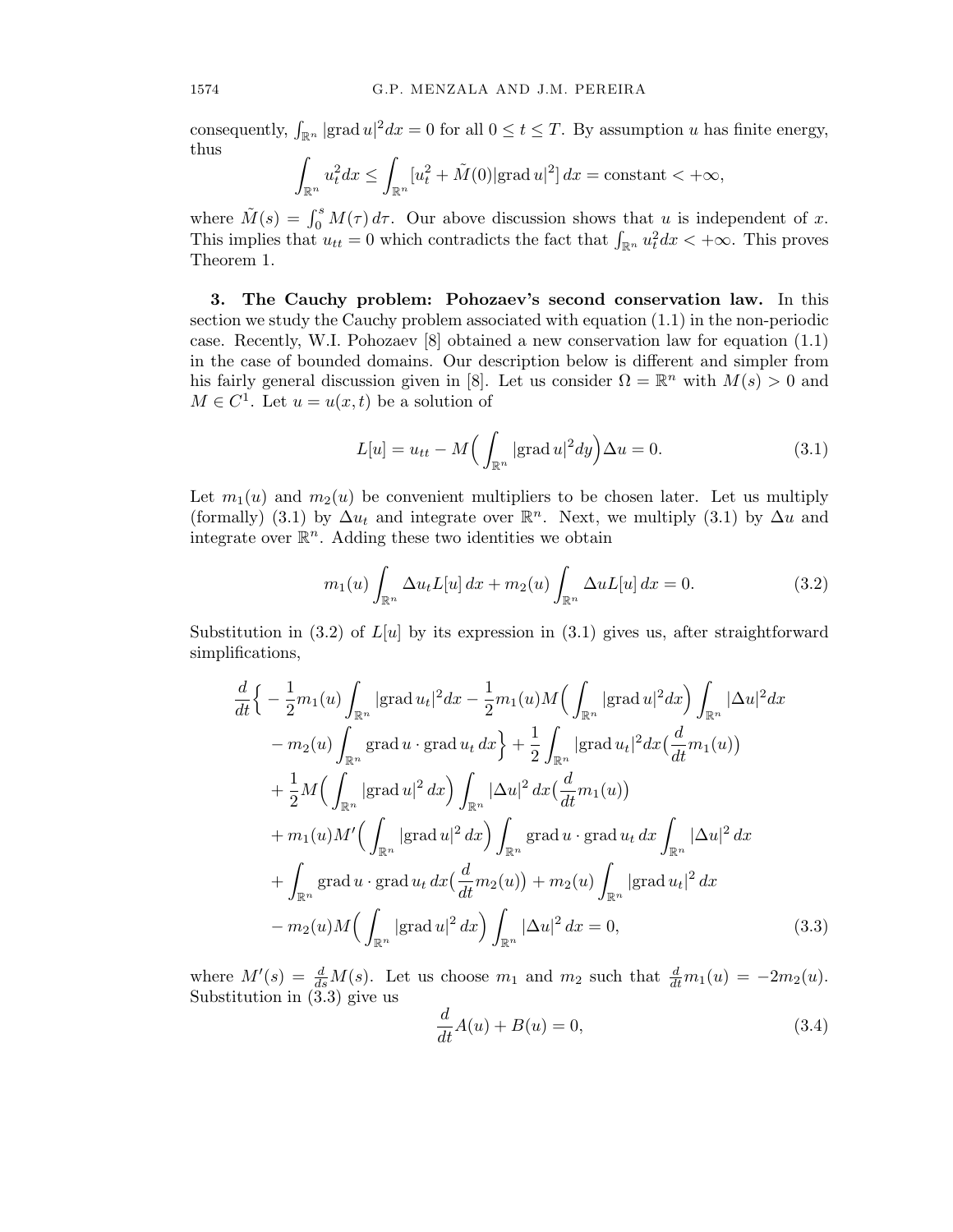where

$$
A(u) = -\frac{1}{2}m_1(u)\int_{\mathbb{R}^n} |\text{grad } u_t|^2 dx
$$
  

$$
-\frac{1}{2}m_1(u)M\left(\int_{\mathbb{R}^n} |\text{grad } u|^2 dx\right)\int_{\mathbb{R}^n} |\Delta u|^2 dx - m_2(u)\int_{\mathbb{R}^n} \text{grad } u \cdot \text{grad } u_t dx
$$

and

$$
B(u) = -2m_2(u)M\left(\int_{\mathbb{R}^n} |\text{grad } u|^2 dx\right) \int_{\mathbb{R}^n} |\Delta u|^2 dx
$$
  
+  $m_1(u)M'\left(\int_{\mathbb{R}^n} |\text{grad } u|^2 dx\right) \int_{\mathbb{R}^n} \text{grad } u \cdot \text{grad } u_t dx \int_{\mathbb{R}^n} |\Delta u|^2 dx$   
+  $\int_{\mathbb{R}^n} \text{grad } u \cdot \text{grad } u_t dx \left(\frac{d}{dt} m_2(u)\right).$ 

Choosing

$$
m_1(u) = -\left[a \int_{\mathbb{R}^n} |\text{grad } u|^2 dx + b\right],\tag{3.5}
$$

where  $a > 0$ ,  $b > 0$ , we get  $\frac{d}{dt}m_1(u) = -2a \int_{\mathbb{R}^n}$  grad  $u \cdot$  grad  $u_t dx$ ; that is  $m_2$  should be given by

$$
m_2(u) = a \int_{\mathbb{R}^n} \operatorname{grad} u \cdot \operatorname{grad} u_t \, dx. \tag{3.6}
$$

Substitution of  $(3.5)$  and  $(3.6)$  into  $(3.4)$  give us

$$
\frac{d}{dt} \left\{ \frac{1}{2} \left[ a \int_{\mathbb{R}^n} |\text{grad } u|^2 dx + b \right] \int_{\mathbb{R}^n} |\text{grad } u_t|^2 dx \right\}\n+ \frac{1}{2} \left[ a \int_{\mathbb{R}^n} |\text{grad } u|^2 dx + b \right] M \left( \int_{\mathbb{R}^n} |\text{grad } u|^2 dx \right) \int_{\mathbb{R}^n} |\Delta u|^2 dx \n- \frac{a}{2} \left( \int_{\mathbb{R}^n} \text{grad } u \cdot \text{grad } u_t dx \right)^2 \right\}\n- \int_{\mathbb{R}^n} \text{grad } u \cdot \text{grad } u_t dx \int_{\mathbb{R}^n} |\Delta u|^2 dx \left[ 2 a M \left( \int_{\mathbb{R}^n} |\text{grad } u|^2 dx \right) \right] \n+ \left( a \int_{\mathbb{R}^n} |\text{grad } u|^2 dx + b \right) M' \left( \int_{\mathbb{R}^n} |\text{grad } u|^2 dx \right) \right] = 0.
$$
\n(3.7)

Next, we choose  $M(s)$  such that it satisfies the ordinary differential equation

$$
2aM(s) + (as+b)M'(s) = 0
$$
\n(3.8)

for all  $s \geq 0$ . The general solution of  $(3.8)$  is

$$
M(s) = \frac{c}{(as+b)^2},
$$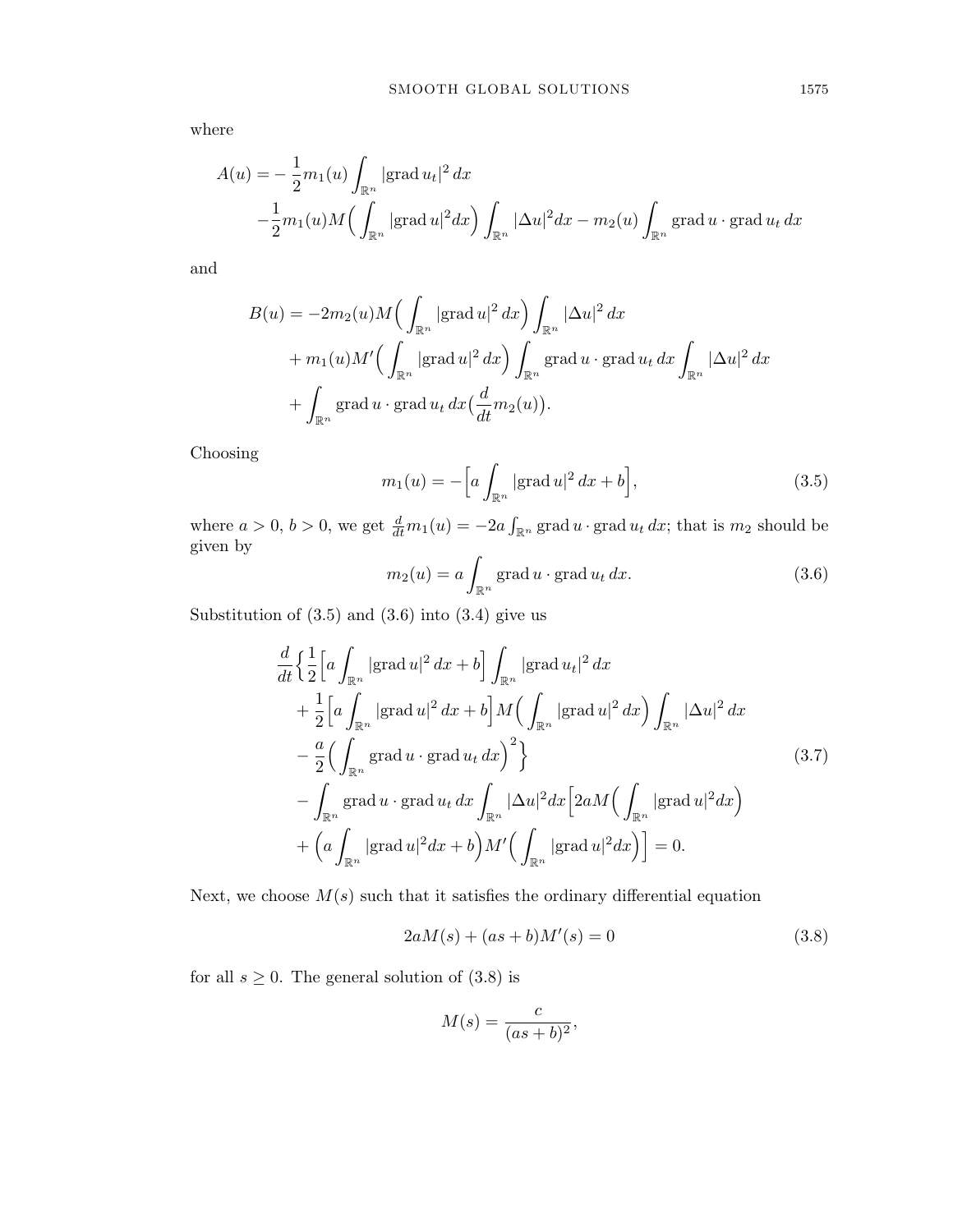where *c* is a constant. It follows by (3.7) and the above choice of *M* that

$$
\left[a\int_{\mathbb{R}^n}|\text{grad }u|^2dx+b\right]\left\{\int_{\mathbb{R}^n}|\text{grad }u_t|^2dx+M\left(\int_{\mathbb{R}^n}|\text{grad }u|^2dx\right)\int_{\mathbb{R}^n}|\Delta u|^2dx\right\}-\frac{a}{2}\left(\int_{\mathbb{R}^n}\text{grad }u\cdot\text{grad }u_t dx\right)^2=\text{Constant}
$$
\n(3.9)

for all  $t \geq 0$ . This is the so-called Pohozaev's second conservation law associated with  $(1.1).$ 

**Observations.** 1. Observe that  $M(s) = (as+b)^{-2}$  does not have the "good" physical requirements that should be satisfied by the nonlinear term *M*.

2. Instead of (3.8), in Pohozaev's paper [8] is found that *M*(*s*) should satisfy the nonlinear ordinary differential equation,  $2MM'' = 3(M')^2$  whose general solution is  $a$ gain  $M(s) = c(as + b)^{-2}$ .

The nonlinearity  $M(s) = (as + b)^{-2}$  is such that if a solution exists then it will satisfy a priori estimates in finite time, given in the next lemma.

**Lemma 1.** Let  $u_0 \in H^2(\mathbb{R}^n)$ ,  $u_1 \in H^1(\mathbb{R}^n)$ . Suppose that there exists a solution *u* of (3.1) with  $u(x,0) = u_0(x)$ ,  $u_t(x,0) = u_1(x)$  and  $M(s) = (as + b)^{-2}$ ,  $(a, b > 0)$  such that  $u \in C(0,T;H^2)$ ,  $u_t \in C(0,T;H^1)$  for some  $T > 0$ . Then u satisfies the a priori *estimates*

a) 
$$
\int_{\mathbb{R}^n} u_t^2 dx \le C_1,
$$
  
b) 
$$
\int_{\mathbb{R}^n} |\text{grad } u_t|^2 dx \le C_2,
$$
  
c) 
$$
\int_{\mathbb{R}^n} |\text{grad } u|^2 dx \le C_3(T),
$$
  
d) 
$$
\int_{\mathbb{R}^n} |\Delta u|^2 dx \le C_4(T),
$$

*for* all  $0 \le t \le T$  *where*  $C_1$  *and*  $C_2$  *are constants depending only on the initial data and*  $C_3(T)$  *and*  $C_4(T)$  *depend on T and the initial data.* 

**Proof.** Multiply equation (3.1) by  $u_t$  and integrate over  $\mathbb{R}^n$  to obtain that

$$
\int_{\mathbb{R}^n} u_t^2 dx + \tilde{M}\Big(\int_{\mathbb{R}^n} |\text{grad } u|^2 dx\Big) = \text{Constant},
$$

where  $\tilde{M}(s) = \int_0^s M(\tau) d\tau$ . This proves a). Gronwall's inequality implies that there exists a constant  $\tilde{C}_1(T) > 0$  such that  $\int_{\mathbb{R}^n} u^2 dx \leq \tilde{C}_1(T)$  for all  $0 \leq t \leq T$ . Identity  $(3.9)$  implies b).

Now, Hölder's inequality and b) imply that

$$
\frac{d}{dt} \int_{\mathbb{R}^n} |\mathrm{grad}\, u|^2\, dx \leq 2C_2^{1/2} \Big(\int_{\mathbb{R}^n} |\mathrm{grad}\, u|^2\, dx\Big)^{1/2}
$$

which implies c). Finally d) follows using  $(3.9)$ , b) and c). Now, let us consider equation  $(3.1)$  where  $M(s) = (as+b)^{-2}$  with *a* and *b* positive constants. We shall try to identify a suitable space of functions where the initial data can be taken to obtain a global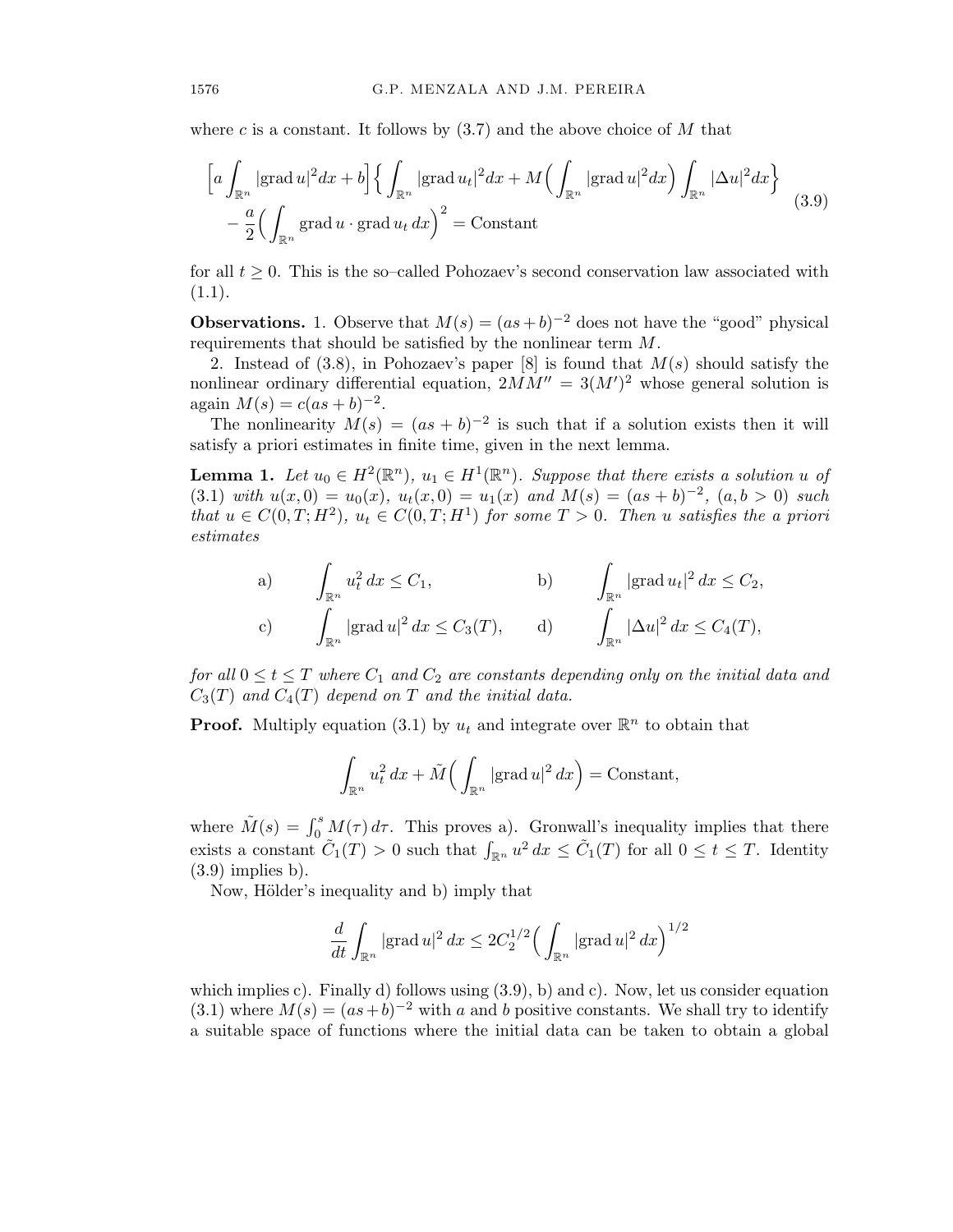solution of (3.1). Let  $v = v(y, t)$  be the Fourier transform of *u* in the spatial variable only, that is

$$
u(x,t) = (2\pi)^{-n/2} \int_{\mathbb{R}^n} v(y,t)e^{ix \cdot y} dy.
$$
 (3.10)

Then, formally, if *u* solves (3.1) with  $u(x, 0) = u_0(x)$ ,  $u_t(x, 0) = u_1(x)$  then *v* should be the solution of

$$
\begin{cases}\nv_{tt} + |y|^2 M\left(\int_{\mathbb{R}^n} |y|^2 |v(y,t)|^2 dy\right) v(y,t) = 0, \\
v(y,0) = \hat{u}_0(y), \quad v_t(y,0) = \hat{u}_1(y),\n\end{cases} \tag{3.11}
$$

where  $\hat{u}_0$  and  $\hat{u}_1$  denote the Fourier transform of  $u_0$  and  $u_1$  respectively. The idea is quite simple and was introduced in  $[6]$  for this class of problems: To solve  $(3.11)$ globally, we approximate it by a sequence of truncated problems and using a priori estimates similar to the ones obtained in Lemma 1, we are able to show that it contains a subsequence approaching to a function *v* which is the solution of (3.11). Finally we show that  $u$  given by  $(3.10)$  solves  $(3.1)$ . Several technical items are similar to the ones given in [6], so we just give details on the ones which are new.

For each  $R > 0$ , let  $v_R = v_R(y, t)$  be the solution of the problem

$$
\begin{cases}\n\frac{\partial^2 v_R}{\partial t^2} + |y|^2 M\left(\int_{|z|\leq R} |z|^2 |v_R|^2 dz\right) v_R(y,t) = 0, & |y| \leq R, \ t > 0, \\
v_R(y,0) = \hat{u}_0(y), & \frac{\partial v_R}{\partial t}(y,0) = \hat{u}_1(y),\n\end{cases} \tag{3.12}
$$

and define  $v_R(y,t) \equiv 0$ , if  $|y| > R$ ; here  $\hat{u}_0$  and  $\hat{u}_1$  denote the Fourier transform of  $u_0$ and *u*<sup>1</sup> respectively.

From now on we shall assume that the initial data for problem (3.1) satisfy the hypothesis

(H) 
$$
u_0 \in H^{\frac{n+9}{2}}(\mathbb{R}^n), \quad u_1 \in H^{\frac{n+7}{2}}(\mathbb{R}^n), \quad u_0, u_1 \in L^1(\mathbb{R}^n).
$$

The standard sequence of successive approximations for (3.12) converges, thus we have **Lemma 2.** Let  $M(s) = (as + b)^{-2}$  with a and b are positive constants. Assume (H).

*Then there exists*  $T_0 > 0$  *such that problem* (3.12) *has a local solution*  $v_R = v_R(y, t)$ *.* 

**Proof.** In order to simplify notation, let us call  $v = v_R$ . By Zorn's lemma we can assume that *v* exists in a maximal interval  $[0, T_{\text{max}})$ . To show that  $T_{\text{max}} = +\infty$  it is sufficient to prove that there exists a constant  $C = C(T_{\text{max}}) > 0$  such that  $|v| \leq C$ ,  $|v_t| \leq C$  for all  $0 \leq t < T_{\text{max}}$ . This is done by considering the analog of operator (3.1),

$$
\hat{L}_R[v] = v_{tt} + |y|^2 M \Big( \int_{|z| \le R} |z|^2 |v|^2 dz \Big) v = 0,
$$

and defining

$$
\hat{m}_1(v) = -a \Big[ \int_{|z| \le R} |z|^2 |v|^2 dz + b \Big], \quad \hat{m}_2(v) = a \, Re \int_{|z| \le R} |z|^2 v \bar{v}_t dz.
$$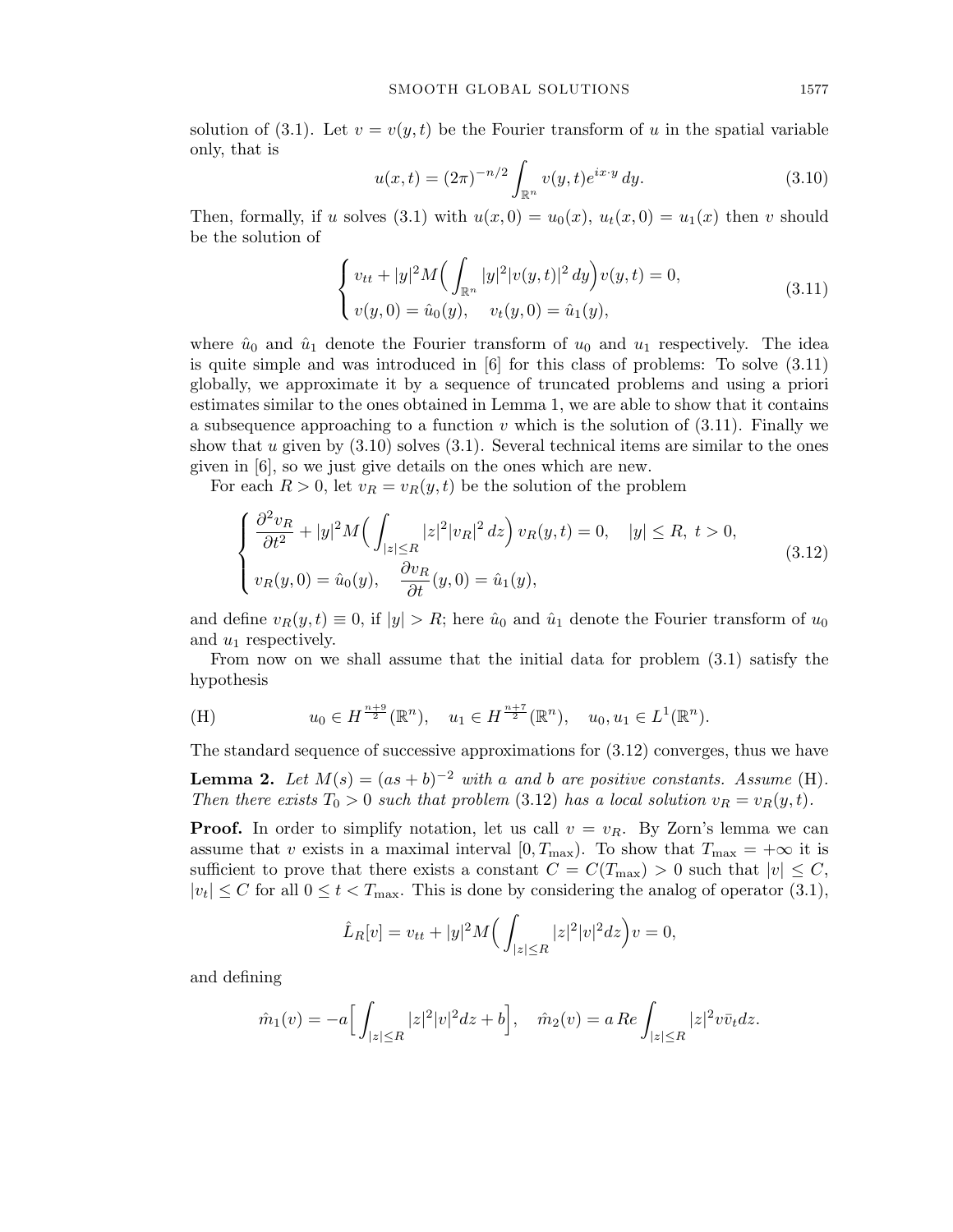Next, we proceed in the same way as we did from  $(3.2)$  to  $(3.9)$  in order to obtain a (truncated) Pohozaev's identity,

$$
\left[\int_{|z| \le R} |z|^2 |v|^2 dz + b\right] \left\{ \int_{|z| \le R} |z|^2 |v_t|^2 dz + M \left( \int_{|z| \le R} |z|^2 |v|^2 dz \right) \int_{|z| \le R} |z|^4 |v|^2 dz \right\} - \frac{a}{2} \left( Re \int_{|z| \le R} |z|^2 v \bar{v}_t dz \right)^2 = \text{constant} \tag{3.13}
$$

for all  $0 \le t < T_{\text{max}}$ . Now, identity (3.13) implies, in particular, that

$$
\int_{|z| \le R} |z|^2 |v_t|^2 dz \le C \quad \text{and} \quad \int_{|z| \le R} |z|^2 |v|^2 dz \le C(T_{\text{max}}). \tag{3.14}
$$

Taking the complex conjugate of equation  $(3.12)$  and multiplying by  $v_t$  we get

$$
v_t \bar{v}_{tt} + |y|^2 M \Big( \int_{|z| \le R} |z|^2 |v|^2 dz \Big) \bar{v} v_t = 0. \tag{3.15}
$$

Multiplying equation (3.12) by  $\bar{v}_t$  and adding to (3.15) we obtain that

$$
\frac{d}{dt}|v_t|^2 + |y|^2 M \left( \int_{|z| \le R} |z|^2 |v|^2 dz \right) \frac{d}{dt}|v|^2 = 0 \tag{3.16}
$$

for all  $0 \le t < T_{\text{max}}$ . Let  $E_R(t)$  be given by

$$
E_R(t) = |v_t|^2 + |y|^2 |v|^2 M \Big( \int_{|z| \le R} |z|^2 |v|^2 dz \Big).
$$

Using (3.16), Schwarz's inequality (3.14) and  $M(s) = (as + b)^{-2}$  we obtain that

$$
\frac{d}{dt}E_R(t) \le \frac{4a}{b^3}|y|^2|v|^2 \Big(\int_{|z| \le R} |z|^2|v|^2 dz\Big)^{1/2} \Big(\int_{|z| \le R} |z|^2|v_t|^2 dz\Big)^{1/2}
$$
\n
$$
\le \frac{4a}{b^3}|y|^2|v|^2 C(T_{\text{max}}) \le \frac{4a}{b^3} C(T_{\text{max}})E_R(t) \Big(\int_{|z| \le R} |z|^2|v|^2 dz + b\Big)^2
$$
\n
$$
\le C(T_{\text{max}}, a, b)E_R(t).
$$

Hence, Gronwall's inequality implies that  $E_R(t)$  is bounded for all  $0 \le t < T_{\text{max}}$ . It follows that  $|v|$  and  $|v_t|$  are bounded for all  $0 \le t < T_{\text{max}}$ . This proves Theorem 2.

**Lemma 3.** Let  $T > 0$  be an arbitrary fixed number. Assume that  $(H)$  holds and let  $v = v_R(y, t)$  *be the global solution of* (3.12) *obtained in Theorem 2. Then, there exists a constant*  $C = C(T) > 0$  *such that* 

1) 
$$
\int_{|z| \le R} |v_t|^2 dz \le C, \qquad 2) \qquad \int_{|z| \le R} |v|^2 dz \le C(T),
$$
  
3) 
$$
\int_{|z| \le R} |z|^{n+7} |v_t|^2 dz \le C, \qquad 4) \qquad \int_{|z| \le R} |z|^{n+9} |v|^2 dz \le C,
$$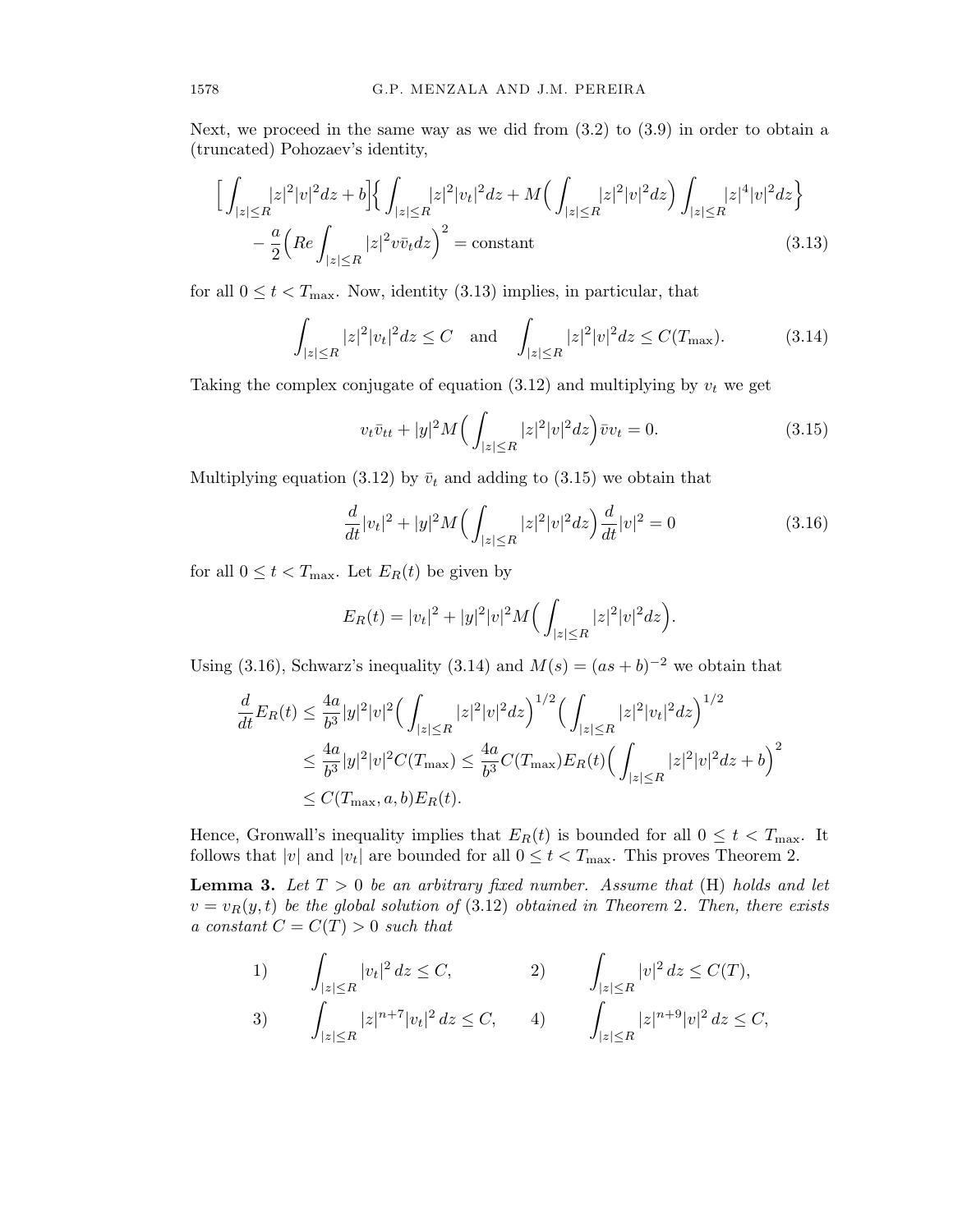*for all*  $0 \le t \le T$ *.* 

**Proof.** Using identity  $(3.16)$  we can write

$$
\frac{d}{dt} \Big[ \int_{|z| \le R} |v_t|^2 \, dz + \tilde{M} \Big( \int_{|z| \le R} |z|^2 |v|^2 \, dz \Big) \Big] = 0,\tag{3.17}
$$

where  $\tilde{M}(s) = \int_0^s M(\tau) d\tau$ . Part 1) follows from (3.17).

Item 2) follows from 1) and Gronwall's inequality. Multiply equation (3.12) by  $|y|^{n+7}\overline{v}_t$  to get

$$
|y|^{n+7}v_{tt}\bar{v}_t + M\Big(\int_{|z|\leq R}|z|^2|v|^2\,dz\Big)\,|y|^{n+9}v\bar{v}_t = 0.\tag{3.18}
$$

Taking the complex conjugate of equation (3.12), multiplying it by  $|y|^{n+7}v_t$ , adding the result with (3.18) and integrating over  $|z| \leq R$  we obtain that

$$
\frac{d}{dt} \Big[ \int_{|z| \le R} |z|^{n+7} |v_t|^2 \, dz + M \Big( \int_{|z| \le R} |z|^2 |v|^2 \, dz \Big) \int_{|z| \le R} |z|^{n+9} |v|^2 dz \Big] \n= 2 \int_{|z| \le R} |z|^{n+9} |v|^2 dz M' \Big( \int_{|z| \le R} |z|^2 |v|^2 \, dz \Big) \, Re \int_{|z| \le R} |z|^2 v \bar{v}_t \, dz.
$$
\n(3.19)

Now we use (3.14) and  $M(s) = (as + b)^{-2}$  to get a bound for the left hand side of (3.19):

$$
\leq \text{Constant } M\Big(\int_{|z| \leq R} |z|^2 |v|^2 \, dz\Big) \int_{|z| \leq R} |z|^{n+9} |v|^2 \, dz,\tag{3.20}
$$

where the constant in  $(3.20)$  depends only on *T*, *a*, *b* and the initial data. From  $(3.19)$ and (3.20) we get item 3). Furthermore, the above discussion shows that there exists a constant  $C = C(T) > 0$  such that

$$
M\Big(\int_{|z|\le R}|z|^2|v|^2\,dz\Big)\int_{|z|\le R}|z|^{n+9}|v|^2\,dz\le C(T). \tag{3.21}
$$

Since  $M(s) = (as + b)^{-2}$  and using (3.14), we deduce item 4) from (3.21).

Our next step consists in showing that there exists a subsequence of  $\{v_R\}_{R>0}$  which converges to a solution of  $(3.11)$ . Let  $T > 0$  be an arbitrary fixed number and let us define

$$
h_R(t) = M\Big(\int_{|z| \le R} |z|^2 |v_R|^2 dz\Big),\,
$$

where  $v_R = v_R(y, t)$  is the global solution of (3.12) and  $M(s) = (as + b)^{-2}$ . Clearly

$$
|h_R(t)| \le b^{-2} \quad \text{for all} \quad 0 \le t \le T \tag{3.22}
$$

and

$$
|h'_R(t)| \le 4ab^{-3}C(T) \quad \text{for all} \quad 0 \le t \le T
$$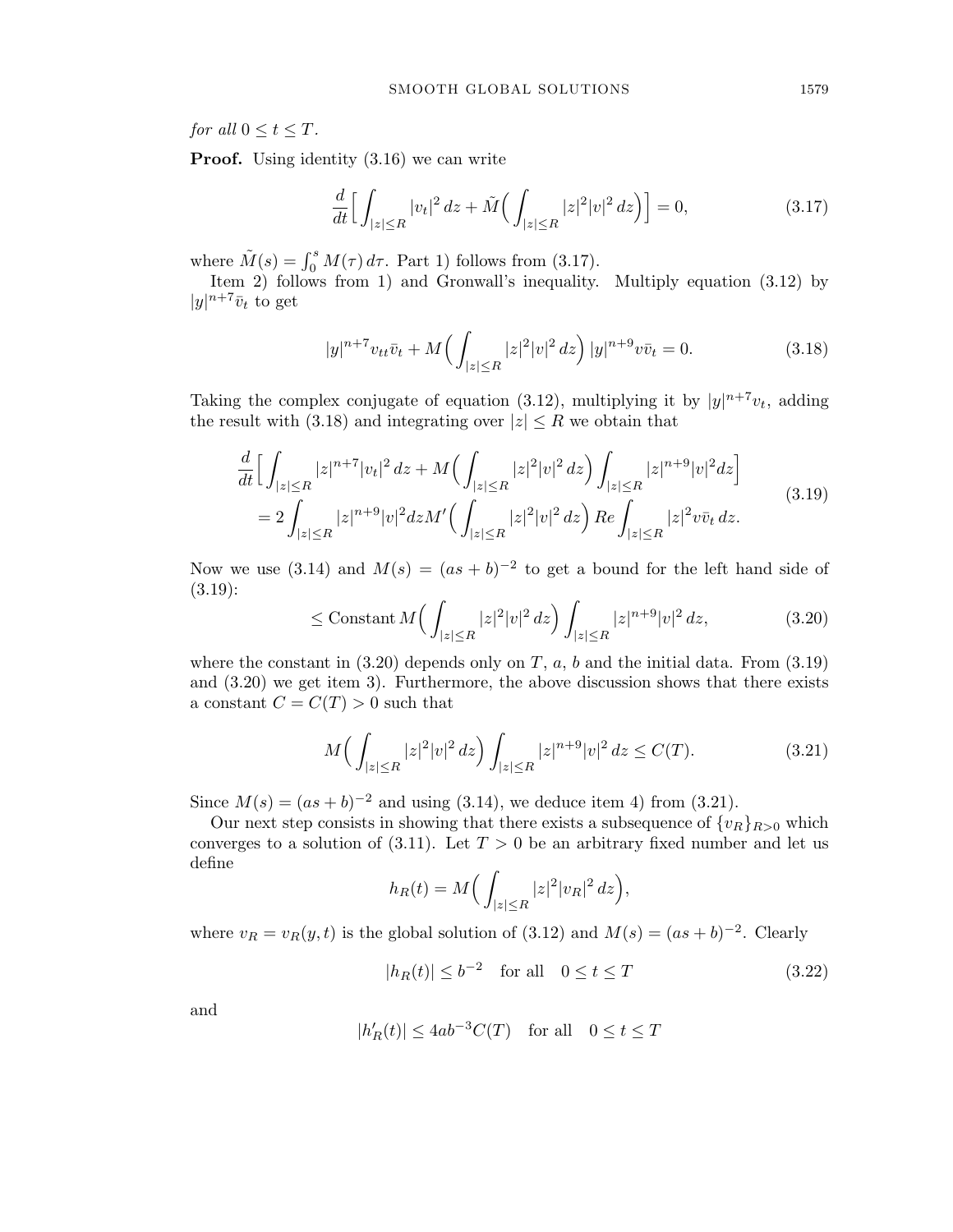because of Schwarz's inequality and (3.14). Consequently, the family of functions  ${h_R(t): R = 1, 2, \ldots}$  satisfies the hypothesis of the Arzela–Ascoli theorem in  $0 \le$  $t \leq T$ . Therefore, there exists a subsequence  $\{h_{R_j}(T)\}\$  such that  $h_{R_j}$  converges uniformly on  $0 \le t \le T$  to a continuous function which we shall denote by  $h_{\infty}(t)$ . Let us denote by  $w = w(y, t)$  the solution of the problem

$$
w_{tt} + |y|^2 h_{\infty}(t)w = 0, \quad w(y,0) = \hat{u}_0(y), \quad w_t(y,0) = \hat{u}_1(y). \tag{3.23}
$$

Clearly (3.23) has a solution defined on  $0 \le t \le T$ . Since the initial data for (3.23) and for the equation (3.12) are the same it is not difficult to show that, for each  $y \in \mathbb{R}^n$ ,  $v_{R_j}(y,t) \to w(y,t)$  and  $\frac{\partial v_{R_j}}{\partial t}(y,t) \to \frac{\partial w}{\partial t}(y,t)$  uniformly on  $0 \le t \le T$ .

**Lemma 4.** Let  $T > 0$  be an arbitrary fixed number. Assume that  $(H)$  holds and let  $w = w(y, t)$  *be the solution of* (3.23) *on*  $0 \le t \le T$ ; *then* 

- a)  $\int_{\mathbb{R}^n} |y|^2 |w(y,t)|^2 dy < +\infty$  and
- b)  $h_{\infty}(t) = M\left(\int_{\mathbb{R}^n} |z|^2 |w|^2 dz\right)$  for all  $0 \le t \le T$ .

**Proof.** Since  $v_{R_j}$  and *w* satisfy (3.12) and (3.23) respectively then we can write

$$
v_{R_j}(y,t) = \hat{u}_0(y) + \hat{u}_1(y)t - \int_0^t |y|^2(t-s)h_{R_j}(s)v_{R_j}(y,s) ds \qquad (3.24)
$$

and

$$
w(y,t) = \hat{u}_0(y) + \hat{u}_1(y)t - \int_0^t |y|^2(t-s)h_\infty(s)w(y,s) ds \qquad (3.25)
$$

for all  $0 \le t \le T$ . Subtraction of  $(3.24)$  from  $(3.25)$  gives us the estimate

$$
|v_{R_j}(y,t) - w(y,t)| \le T^2 |y|^2 \sup_{0 \le s \le T} |h_\infty(s) - h_{R_j}(s)| \sup_{0 \le s \le T} |w(y,s)|
$$
  
+  $T|y|^2 b^{-2} \int_0^t |v_{R_j}(y,s) - w(y,s)| ds,$  (3.26)

where we used  $(3.22)$ . Gronwall's inequality implies that

$$
|v_{R_j}(y,t) - w(y,t)| \leq \left[T^2|y|^2 \sup_{0 \leq s \leq T} |h_\infty(s) - h_{R_j}(s)| \sup_{0 \leq s \leq T} |w(y,s)|\right] e^{T^2|y|^2 b^{-2}}
$$

for all  $0 \le t \le T$ . Let us fix a number  $R_0 > 0$  and consider (3.27) for  $|y| \le R_0$ ; then

$$
|v_{R_j}(y,t) - w(y,t)| \le \left[T^2 R_0^2 \sup_{0 \le s \le T} |h_\infty(s) - h_{R_j}(s)| \sup_{0 \le s \le T} |w(y,s)|\right] e^{T^2 R_0^2 b^{-2}}.
$$

Consequently,

$$
|y|^2 v_{R_j}(y,t) \to |y|^2 w(y,t)
$$

uniformly in  $|y| \le R_0$  as  $j \to +\infty$ . This implies that

$$
\lim_{j \to +\infty} \int_{|y| \le R_0} |y|^2 |v_{R_j}(y, t)|^2 dy = \int_{|y| \le R_0} |y|^2 |w(y, t)|^2 dy \tag{3.28}
$$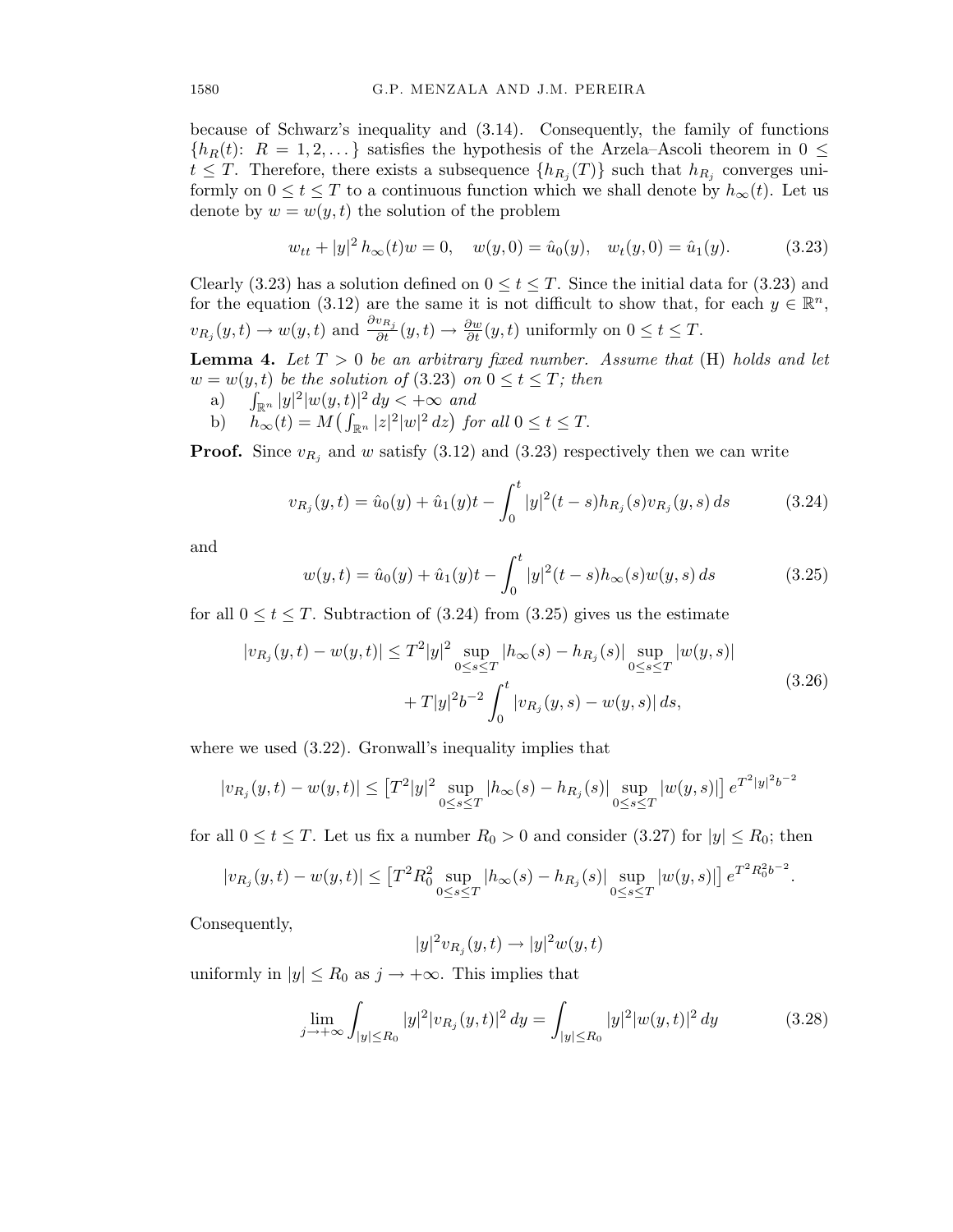for all  $0 \le t \le T$ . Also, from (3.14) we know that

$$
\int_{|y|\leq R_0}|y|^2|v_{R_j}(y,t)|^2\,dy\leq C(T)
$$

for all  $0 \le t \le T$  and *j* sufficiently large. Thus (3.28) implies that

$$
\int_{|y| \le R_0} |y|^2 |w(y, t)|^2 dy \le C(T) \quad \text{for all } 0 \le t \le T.
$$

Letting  $R_0 \to +\infty$  we conclude the proof of item a). Next, we estimate the difference  $|h_{R_j}(t) - M(\int_{\mathbb{R}^n} |z|^2 |w|^2 dz)|$  using  $M(s) = (as+b)^{-2}$  and item a):

$$
\left| h_{R_j}(t) - M \Big( \int_{\mathbb{R}^n} |z|^2 |w|^2 \, dz \Big) \right| \le \left( \int_{\mathbb{R}^n} |z|^2 |v_{R_j}|^2 dz \right) - M \Big( \int_{\mathbb{R}^n} |z|^2 |w|^2 dz \Big) \Big|
$$
  
\n
$$
\le 2(aC(T) + b)b^{-4} \Big| \int_{\mathbb{R}^n} |z|^2 (|v_{R_j} - |w|^2) dz \Big|. \tag{3.29}
$$

Let  $\varepsilon > 0$  and split the integral on the right hand side of (3.29) into two pieces

$$
\int_{\mathbb{R}^n} = \int_{|z| \le R_0} + \int_{|z| \ge R_0},
$$

where we choose  $R_0 > 0$  large enough so that

$$
\int_{|z|\leq R_0}|z|^2|w|^2\,dz<\varepsilon,\quad \int_{|z|\geq R_0}|z|^2|v_{R_j}|^2\,dz<\varepsilon,
$$

which is possible for large *j* because of our discussion in item a).

Since  $v_{R_j} \to w$  uniformly in  $|z| \le R_0$ , there exists  $j_0 > 0$  sufficiently large such that for all  $j \geq j_0$  we have

$$
\Big|\int_{|z|\le R_0}|z|^2(|v_{R_j}-|w|^2)\,dz\Big|\le \varepsilon.
$$

Consequently, from (3.29) we conclude that

$$
h_{R_j}(t) \to M\Big(\int_{\mathbb{R}^n} |z|^2|w|^2\,dz\Big).
$$

Since

$$
\left| h_{\infty}(t) - M \Big( \int_{\mathbb{R}^n} |z|^2 |w|^2 \, dz \Big) \right| \le |h_{\infty}(t) - h_{R_j}(t)| + \left| h_{R_j}(t) - M \Big( \int_{\mathbb{R}^n} |z|^2 |w|^2 \, dz \Big) \right| \tag{3.30}
$$

and  $h_{R_j}$  converges uniformly to  $h_{\infty}$  then the right hand side of (3.30) approaches zero as  $j \rightarrow +\infty$ . This proves Lemma 4.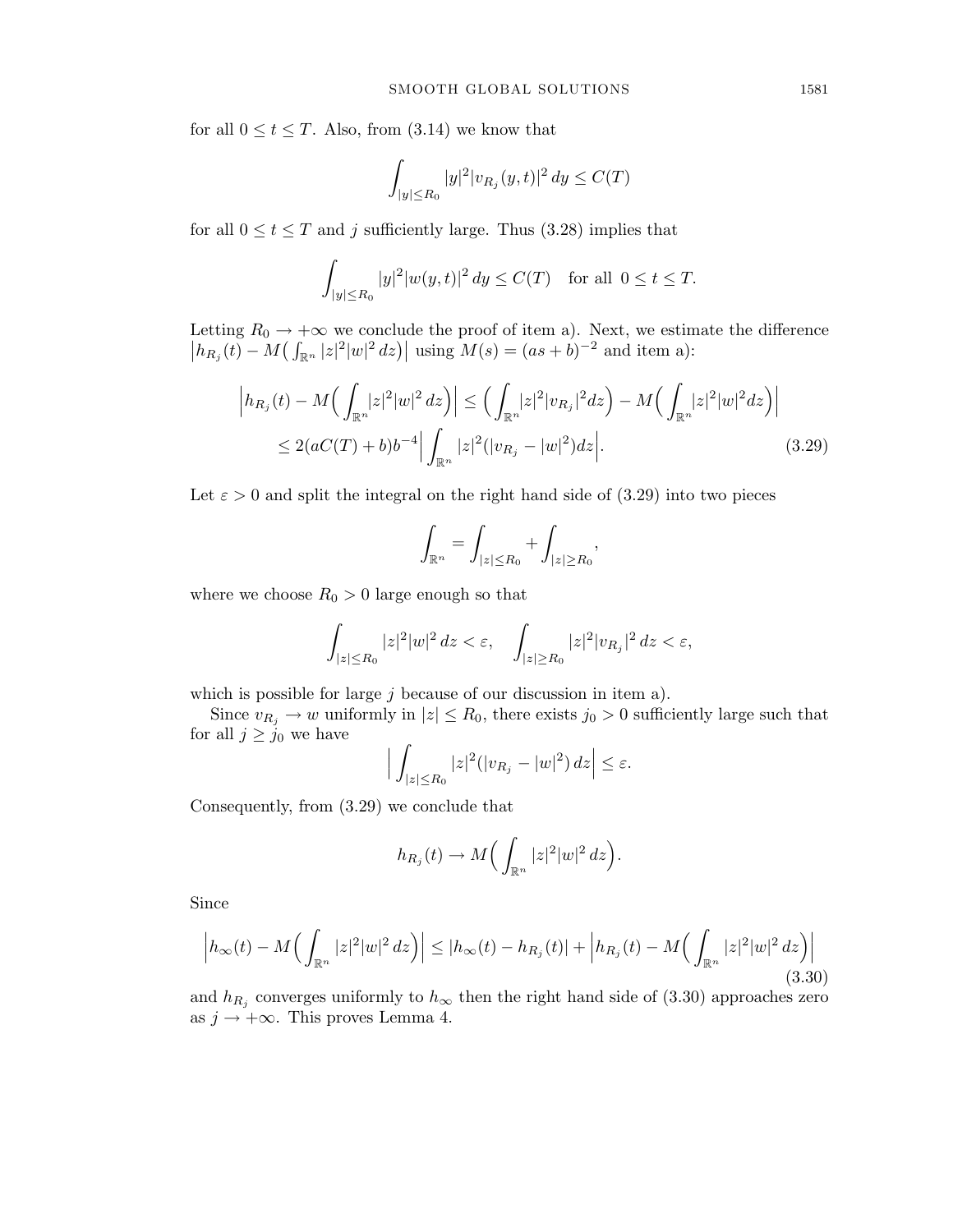Lemma 5. *Let T >* 0 *be an arbitrary fixed number. Assume that* (H) *holds and let*  $w = w(y, t)$  *be the solution of* (3.23) *on*  $0 \le t \le T$ . Then there exists  $C = C(T) > 0$ *such that*

a) 
$$
\int_{\mathbb{R}^n} |w_t|^2 dy \le C
$$
, b)  $\int_{\mathbb{R}^n} |w(y,t)|^2 dy \le C$ ,  
c)  $\int_{\mathbb{R}^n} |y|^{n+7} |w_t(y,t)|^2 dy \le C$ , d)  $\int_{\mathbb{R}^n} |y|^{n+9} |w|^2 dy \le C$ ,

*for all*  $a \le t \le T$ *.* 

**Proof.** Let  $R_0 > 0$ . We know  $\frac{\partial v_{R_j}}{\partial t}(y,t) \to \frac{\partial w}{\partial t}(y,t)$  uniformly on  $0 \le t \le T$ . Consequently,

$$
\int_{|y| \le R_0} \left|\frac{\partial v_{R_j}}{\partial t}\right|^2 dy \to \int_{|y| \le R_0} \left|\frac{\partial w}{\partial t}\right|^2 dy.
$$

Now, part 1) of Lemma 3 implies that there exists a constant *C* such that

$$
\int_{|y| \le R_0} \left|\frac{\partial w}{\partial t}\right|^2 dy \le C;
$$

letting  $R_0 \to \infty$  we obtain item a). All remaining estimates are done in a similar way. **Theorem 3.** Let  $T > 0$ ,  $M(s) = (as + b)^{-2}$  with a,  $b > 0$  and  $u_0$ ,  $u_1$  satisfying *assumption* (H)*, then the Cauchy problem*

$$
\begin{cases} u_{tt} - M\Big(\int_{\mathbb{R}^n} |\text{grad } u|^2 dx\Big) \Delta u = 0 & \text{in } \mathbb{R}^n \times (0, T) \\ u(x, 0) = u_0(x), \quad u_x(x, 0) = u_1(x), \quad x \in \mathbb{R}^n \end{cases}
$$

*has a unique solution*  $u \in C^2(\mathbb{R}^n \times [0, T); \mathbb{C})$ *.* 

**Proof.** Define  $u = u(x, t)$  for any  $x \in \mathbb{R}^n$ ,  $0 \le t \le T$  by

$$
u(x,t) = (2\pi)^{-n/2} \int_{\mathbb{R}^n} w(y,t) e^{ix \cdot y} dy,
$$

where *w* is the solution of (3.23) defined for  $0 \le t \le T$ . Observe that *u* is well defined because by Lemma 5 we have

$$
|u(x,t)|^2\leq \int_{\mathbb{R}^n}(1+|y|^{n+9})|w|^2\,dy\int_{\mathbb{R}^n}(1+|y|^{n+9})^{-1}\,dy<+\infty.
$$

The continuity of *w* in time, Lemma 5 and the Lebesgue dominated convergence theorem imply that *u* is continuous (jointly) in *x* and *t*. Since

$$
\frac{\partial}{\partial x_j}[w(y,t)e^{ix\cdot y}] = iy_j e^{ix\cdot y}w(y,t)
$$